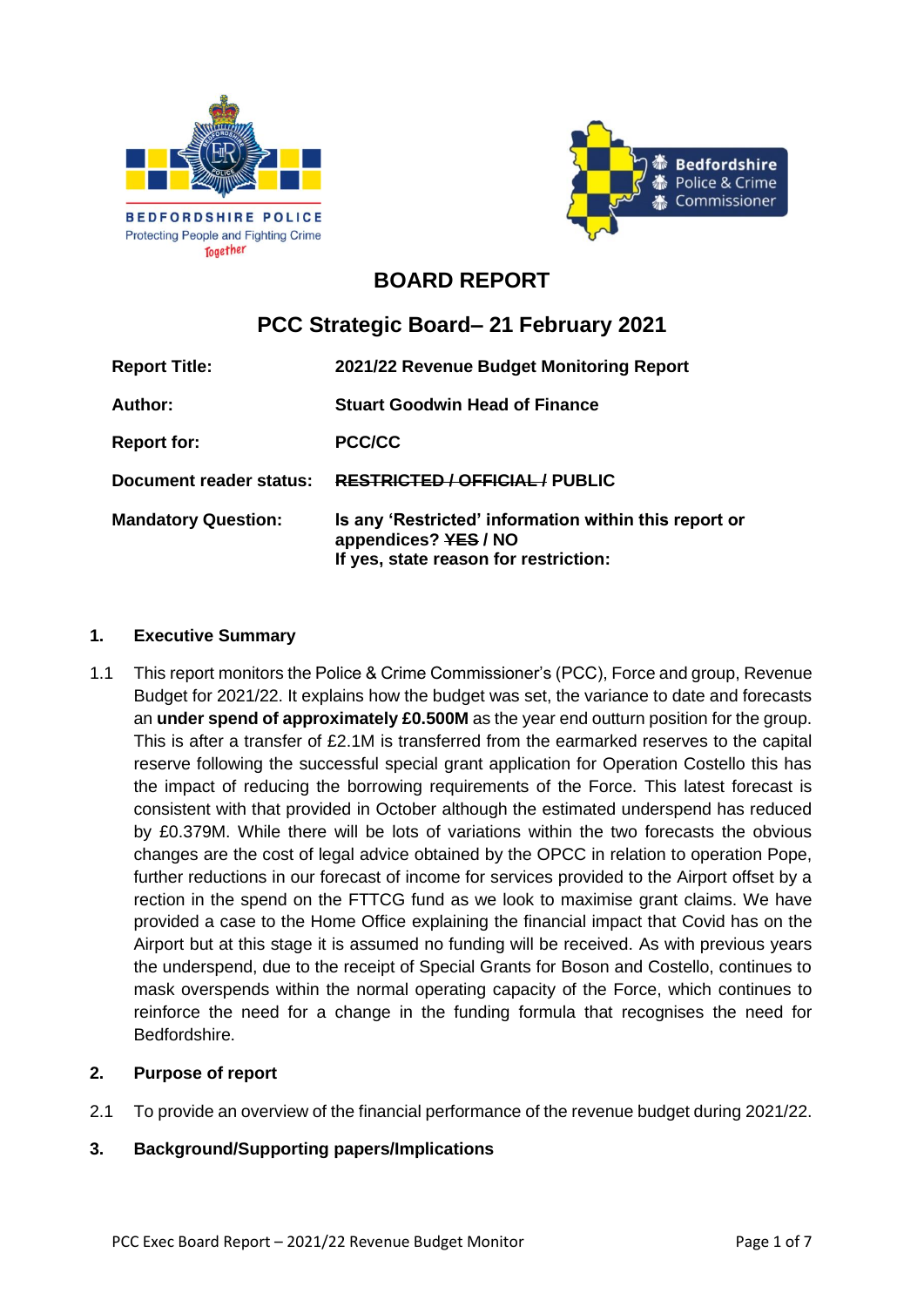- 2022/23 Budget Report Police & Crime Panel (Feb 2022)
- 2021/22 Revenue Monitor PCC Exec Board (Oct 2021)
- 2021/22 Revenue Monitor PCC Exec Board (July 2021)
- 2020/21 Revenue, Capital & Treasury Management Outturn Report PCC Exec Board (June 2021)
- 2021/22 Budget Report Police & Crime Panel (Feb 2021)

#### **4. Contribution to the Police and Crime Plan**

4.1 An effective internal financial control framework is an imperative for the Commissioner to ensure that he is ensuring value for money in the use of public monies and an important part of that framework is to review on a regular basis how the revenue budget is being utilised both in terms of under and overspends but also in conjunction with the Force performance to ensure that resources are being used to build a safer Bedfordshire

#### **5. Recommendation**

5.1 That the report is noted.

#### **6. Appendices or enclosures**

- 6.1 Appendix A Spend against budget & year-end Forecast as of 31 January 2022.
- 6.2 Appendix B Reserves Projection 2021/22 Financial Year

#### **7. 2021/22 Budget**

- 7.1 The 2021/22 budget was presented to the Police & Crime Panel on 2 February 2021. The approved budget of **£127.430M**. This figure was achieved after taking £1.969M worth of savings out of the budget and included a contribution to reserves of £0.843M.
- 7.2 The increase in the size of the net revenue budget of £6.9M compared to the previous year reflects the PCC's commitment to increase officer numbers within Bedfordshire Police. This was made possible by the increase in Police Grant of £4.3M combined with the additional Council Tax receipts of £3.0M. The increase in Council Tax receipts was only possible because of an increase of £15 on the council tax figure that was the maximum allowed. This was offset to a certain degree but a loss on the collection fund and reduction in the number of households paying Council Tax, these reductions were as a direct result of the impact of Covid19, reducing individual's ability to pay Council Tax. The PCC was also awarded a ring-fenced grant of £0.902M to help support the planned national increase in police officers. The combination of these funds has meant the PCC can fund additional police officers enabling the budgeted establishment to increase by 53 officers in 2021/22 as well as replacing all of those that leave or retire during the years. This means that the Force are expected to recruit approximately 200 officers to achieve this.
- 7.3 Despite the increase in the Police main grant, inflationary pressures and pay awards are being met through budget reductions and Council Tax. The savings were primarily achieved through the budget challenge work that took place as part of the budget setting exercise.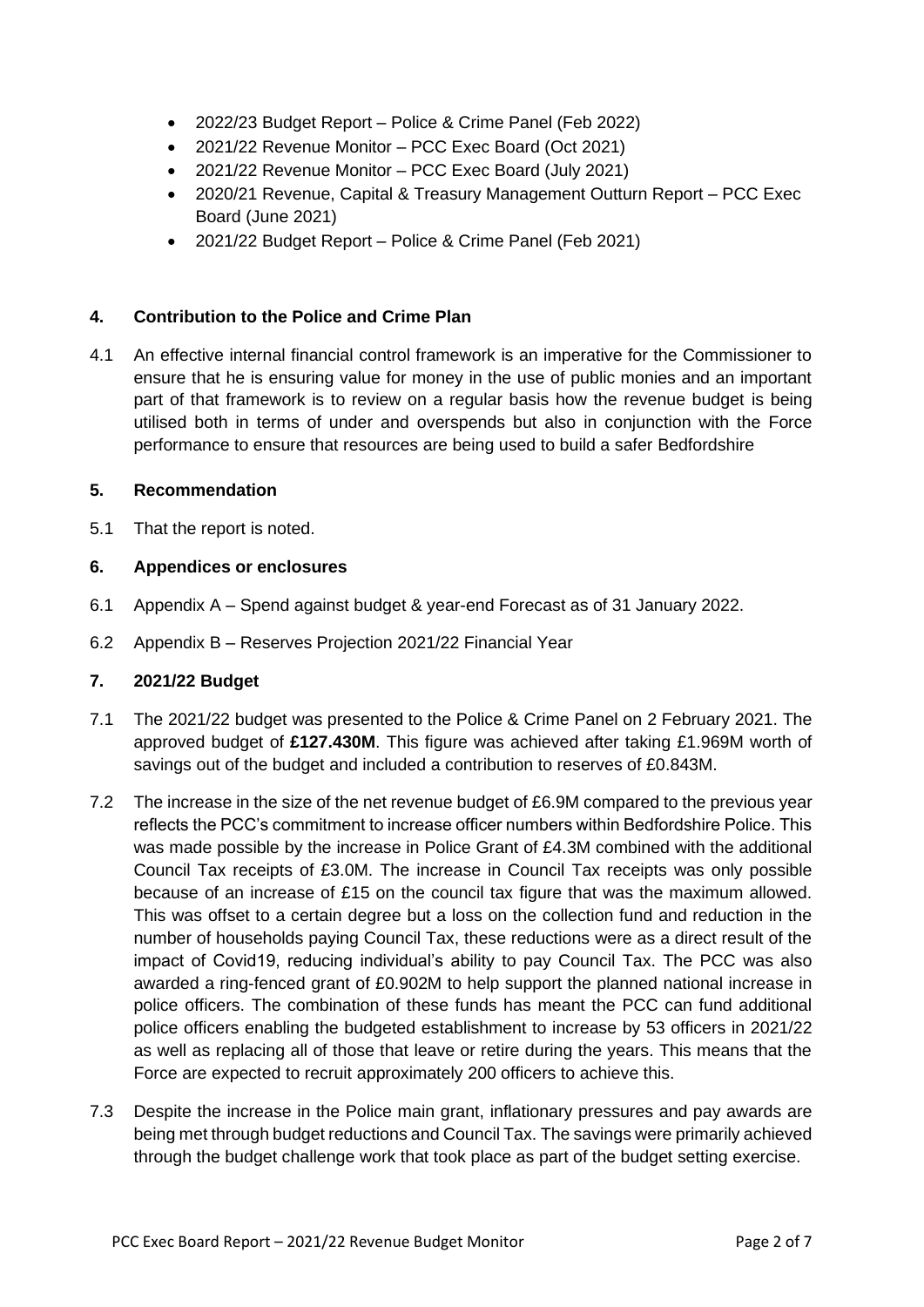- 7.4 The PCC has also received funding from the Home Office in the last three financial years through the Special Police Grant administered by the Home Office for Operation Boson, this was extended to Operation Costello last year. We have been awarded a combined total of £7.2M in 2021/22. This makes a significant difference to the current budget and underlines the acceptance that Bedfordshire has not been appropriately funded to tackle the extraordinary activities it faces in relation to tackle gun, gang and knife crime and organised crime groups in the Force area. It is the Special Police Grant award has helped us to Police in these specialist areas.
- 7.5 The group budget of £127.430M comprises of £1.979M for the PCC and £125.451M for the Force.

#### **8. Year End Forecast**

- 8.1 The year-end forecast is made up of an estimated under spend of £0.765M for the Force and an overspend of £0.265M for the OPCC resulting in a combined underspend of **£0.500M**. This is shown in detail at Appendix A which is presented at departmental level. The reason we can report an underspend despite the financial pressures facing Bedfordshire Police is because of the award of Special Grant Funding for Operation Boson at £3.6M and Operation Costello at £3.6M. The award for Costello will allow us to bring significant resources in the Force to help deal with organised crime but we do not expect to be able to recruit to those levels in the current financial year. This means that we will be using our existing staff and officers to carry out some of this important work, thus contributing to the under spend position.
- 8.2 A lot of additional expenditure incurred last year as a result of the Covid19 pandemic has now been mainstreamed. The purchasing of personal protective equipment is managed on a national basis so that our officers are as protected as they can be while carrying out their normal duties. As a result of this we are not expecting the additional financial support from the Government that we saw last year. However, we do continue to see loss of income for the Force as a result of the reduced passenger numbers at Luton Airport and this is estimated at £1.6M for the Airport team. Despite putting a business case submission to the Home Office, we have assumed that no compensation will be received for the impacts of Covid19 in this financial year.
- 8.3 We are now nearing the end of the financial and while the forecast is predicated on several assumptions, listed a paragraph 8.4 below, the forecast has become more certain as the number of assumptions reduce. As a result of this while the group forecast is shown as an under spend of **£0.500M** within the appendix, this underspend will increase should any additional funding be made available in relation to Covid19.
- 8.4 The year end forecast is based on the following assumptions.
	- That the force will continue to recruit to its target of appointing sufficient officers to increase the establishment by 53 officers after attrition rates.
	- We are currently ahead of our recruitment target for officers, and we currently expect to be over establishment by year end.
	- All the available Uplift Grant of **£0.903M** will be utilised in funding the costs of the 53 officers relating to Bedfordshire's share of the National Uplift programme.
	- The FTTCG will be fully utilised by year end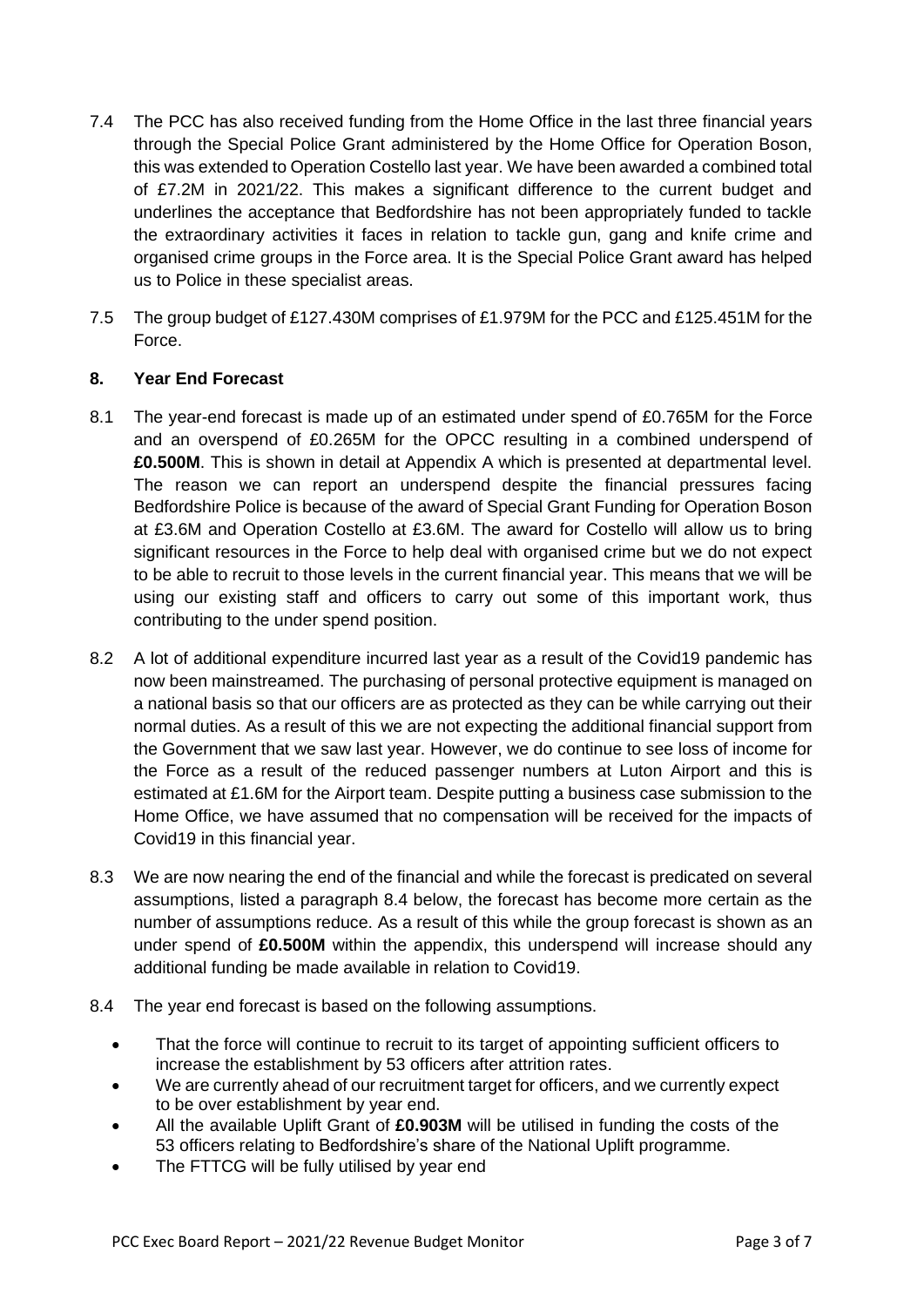- We are assuming that no Income Loss Recovery Grant will be received this year. We have made a submission to the Home Office to recover some lost funds.
- Grip Funding Grant of £0.629M will be spent targeting violence "hot spots".
- 8.5 The OPCC has plans to spend £384,800 on Road Safety Initiatives, this will be funded from the Reserve set aside for that purpose. The only point of note for the PCC's budget is the cost of legal advice received in relation to operation Pope, this one-off cost is not something you would normally expect to budget for, and it will either be funded from reserves or as it has been shown in this report by being absorbed into the overall forecast for the group. The impact of this has been reduced because of staff and other underspends within the OPCC of £72,000.
- 8.6 The projected year-end variances for the Force are summarised in the table below.

| Area                                     | £'000    | <b>Description</b>                                                                                                                                                                                                                                                                                                                                                                                                                                                              |  |  |
|------------------------------------------|----------|---------------------------------------------------------------------------------------------------------------------------------------------------------------------------------------------------------------------------------------------------------------------------------------------------------------------------------------------------------------------------------------------------------------------------------------------------------------------------------|--|--|
| Police Pay                               | 219      | The assumptions behind this forecast are listed at 8.2 above.<br>Officer numbers have been budgeted for a full year except for<br>those funded via Uplift grant. We have successfully exceeded our<br>recruitment targets causing the estimated overspend.                                                                                                                                                                                                                      |  |  |
| <b>Officer Overtime</b>                  | 1,230    | Overtime payments are in line with recent years exceeding the<br>budget. Some of this will relate to Operation Costello and our<br>response to Covid but it is an area that is constantly under<br>review.                                                                                                                                                                                                                                                                      |  |  |
| <b>Staff Costs</b>                       | 462      | The forecast includes overtime that is overspent in Public Contact,<br>Crime & Public Protection. This and the police pay budget both<br>assume no pay award in September 2021.                                                                                                                                                                                                                                                                                                 |  |  |
| Collaboration                            | 265      | Despite a reduction in the forecast of £121K w are still seeing a<br>large overspend reported for professional standards due to<br>demand increases and linked to the employment of agency staff<br>and increased legal and counsel fees. The reduced passenger<br>numbers at Luton Airport also impact on the Armed Policing Unit<br>and the ICT budget overspent following an ambitious vacancy<br>factor, re-gradings within the department and escalating project<br>costs. |  |  |
| <b>Reduced Income</b><br>(Luton Airport) | 1,637    | Reduced passenger numbers at Luton Airport as a result of<br>Covid19 have had a knock-on effect to the amount of Policing<br>required and resulting income for the Force. Coverage at the<br>Airport was increased during September as passenger numbers<br>increased but we had anticipated a further improved position by<br>year end but to date this has not transpired.                                                                                                    |  |  |
| Operation<br>Costello                    | 2,212    | The spend on Operation Costello including existing resources<br>diverted to the operation will be funded via Special Police Grant                                                                                                                                                                                                                                                                                                                                               |  |  |
| Other                                    | 472      | We have seen an increase in the charge received for the National<br>Police Air Service, Motor Insurance has increased along with ICT<br>spend, the overheads associated with Greyfriars.                                                                                                                                                                                                                                                                                        |  |  |
| Grants                                   | $-6,997$ | The detail of grants received is shown in table two below                                                                                                                                                                                                                                                                                                                                                                                                                       |  |  |
| <b>Total</b>                             | $-500$   |                                                                                                                                                                                                                                                                                                                                                                                                                                                                                 |  |  |

#### **Table One – Estimated Year End Variances - Force**

# **Forecast Outturn, Covid19 & Special Grant Application**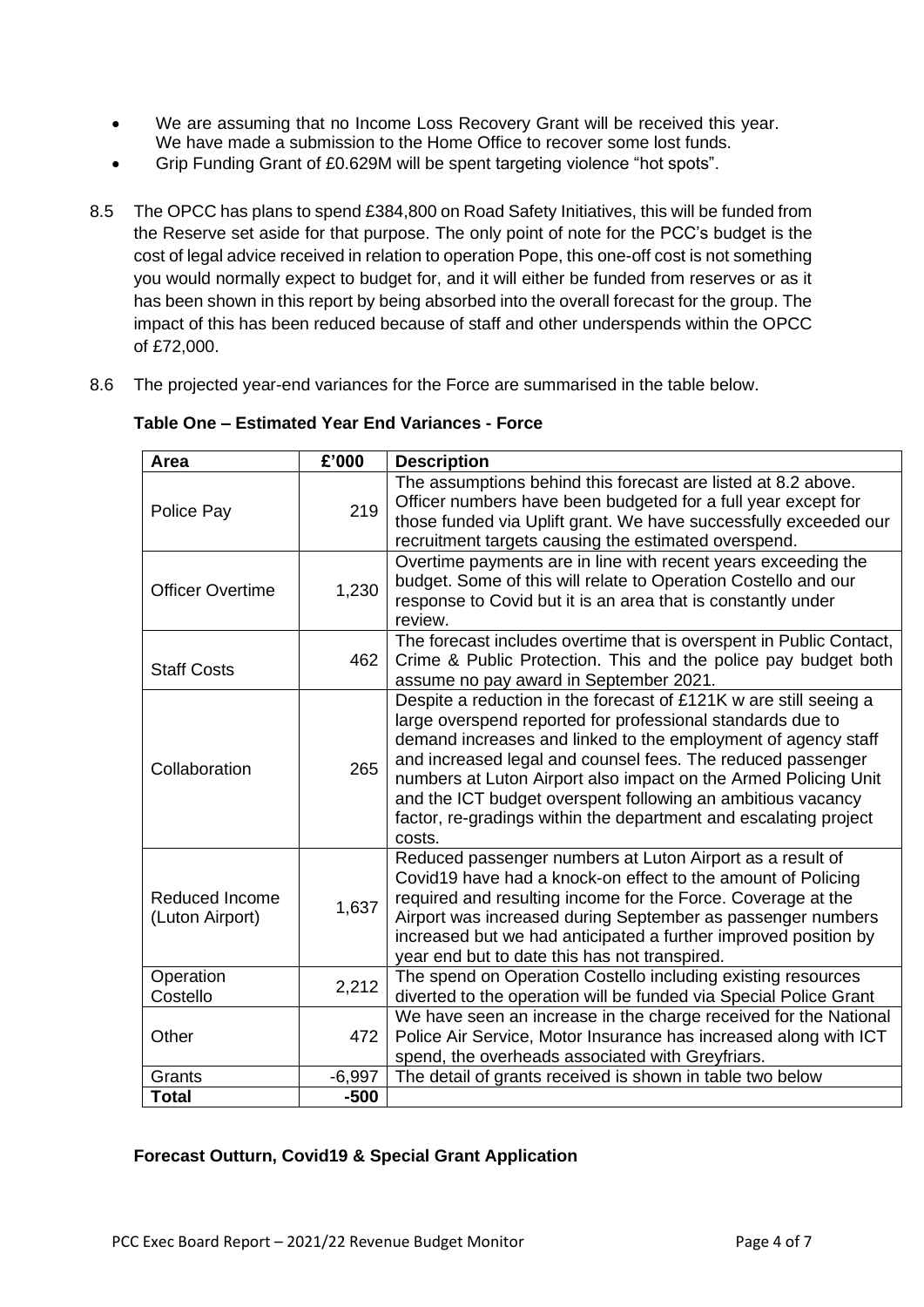- 8.7 As a result of the uncertainties contained within this report and the mid stage of the year the potential outturn position has been estimated and this is currently stated as being an **under spend of approximately £0.500M.**
- 8.8 The award of two special police grants for Operation Boson and Operation Costello totalling £7.2M is the reason why we can forecast an underspend. We are using existing staff and officers to supplement the specialist staff that we are bringing in throughout the year, the use of existing resources during this transition stage masks to a certain extent the overspends we are seeing in police pay and police & staff overtime as shown at Table One. This does however reinforce the continuation of the increase in demand on the Force that has been highlighted in previous years and is why we believe we have been awarded the two special police grants.
- 8.9 Bedfordshire Police has traditionally been regarded as a small rural Force and has historically been funded as such in terms of its core policing grant. However, the demands placed on the Force are comparable with those of a metropolitan Force in certain areas and the payment of a special grant recognises this point.
- 8.10 This forecast is predicated on receiving grant funding of £9.300M as shown in Table Two below. Of this, £2.429M had already been built into our base budget giving a budget surplus of £6.871M as shown at Table One above.

| <b>Reserve</b>     | £'000 | <b>Description</b>                                                                                                                                                                                                             |
|--------------------|-------|--------------------------------------------------------------------------------------------------------------------------------------------------------------------------------------------------------------------------------|
| Pension            | 1,116 | The Pension grant was introduced at the time<br>Police Pension Contribution rates were<br>increased and has remained as a ring-fenced<br>grant ever since.                                                                     |
| Uplift             | 984   | The grant will pay for the 53 officers to be<br>recruited during the year; each officer is funded<br>for 6 months. A further grant for recruitment<br>and retention has recently been awarded<br>supplementing the base grant. |
| Special - Boson    | 3,600 | Continuation of the Police Special grant<br>awarded for our operation targeting gangs,<br>guns and drugs                                                                                                                       |
| Special - Costello | 3,600 | Continuation of the Police Special grant<br>awarded for our operation targeting organised<br>crime groups                                                                                                                      |
|                    | 9,300 |                                                                                                                                                                                                                                |

# **Table Two – Grant Funding**

# **9. Use of Reserves**

9.1 When setting the current revenue budget this was achieved without any planned use of reserves. A one-off grant of £843,000 was awarded in the 2021/22 final settlement to compensate Forces for the reduction in tax base (the number of households paying Council Tax). The OPCC took the decision to place this into the Police Fund, a general reserve set aside for emergencies, this increased the balance of that reserve to approximately 3% of the current net revenue budget which is perceived to be a prudent level. Reserve levels sat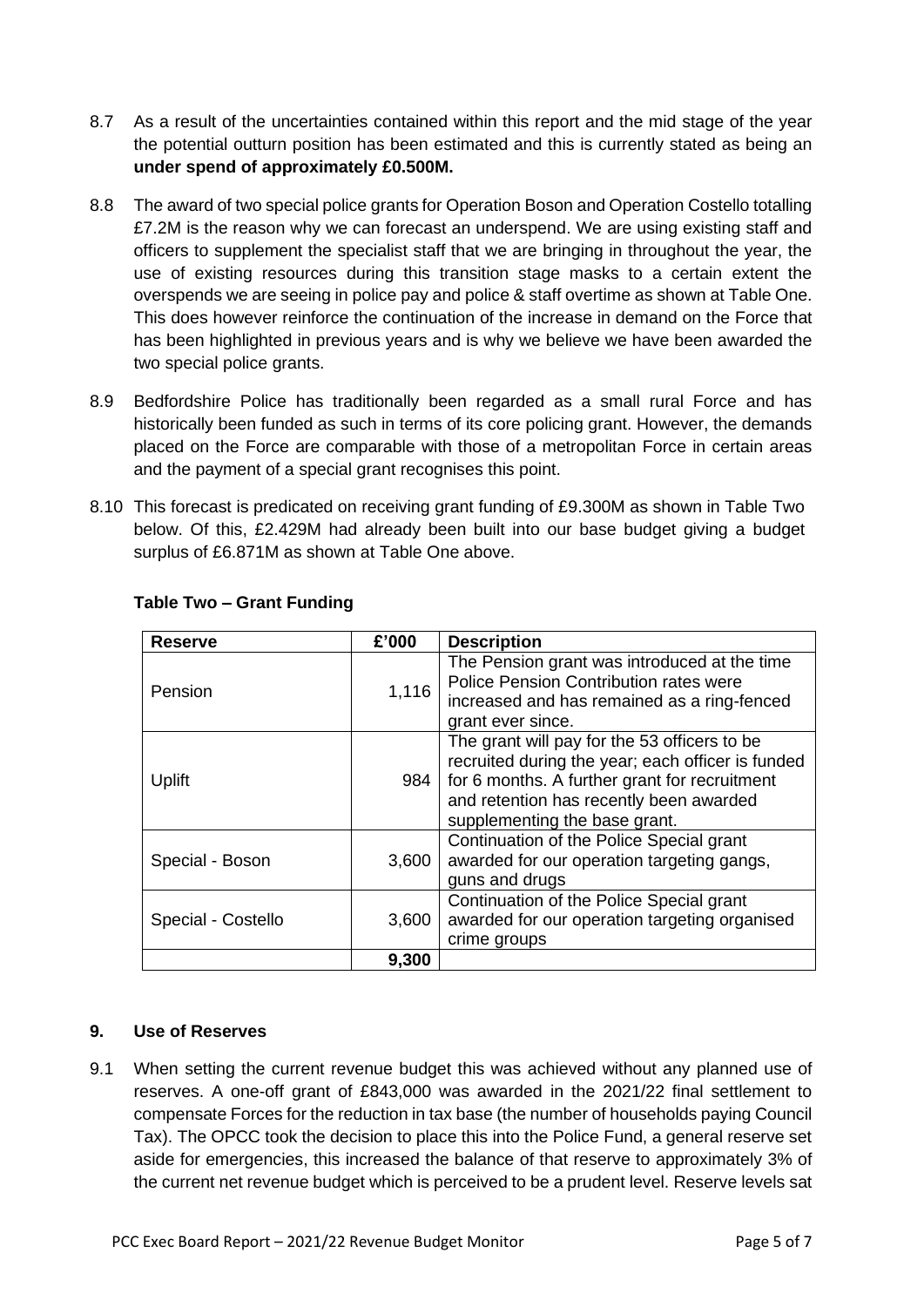at £12.452M at the end of the 2020/21 financial year, although £1.654M of this total is held on behalf of Operation Kenova and cannot be used by Bedfordshire, and we estimate that £2.131M revenue reserves will be utilised during 2021/22. Including Operation Kenova, it will result in a net reduction in revenue reserve levels of **£1.288M** during the year as shown in Table Three below.

9.2 A potential forecast of reserve levels has been included at Appendix B to illustrate the level that reserve balances are likely to fall by during the year. For the sake of prudence, we have ignored the estimated year-end underspend from the Appendix as it is subject to caveats. Of the £2.773M Force Earmarked Reserves available this year only £0.558M has been committed to date as shown below. £2.1M of the remaining £2.215M has been transferred to the Capital Reserve in order to reduce the borrowing requirements of the Force. This will support the capital programme and reduce future revenue impacts of the programme. The Sixhills Reserve shown in Appendix B is a capital reserves so does not feature in the table below.

| <b>Reserve</b>             | £'000    | <b>Description</b>                                                                                                                                                                                                           |
|----------------------------|----------|------------------------------------------------------------------------------------------------------------------------------------------------------------------------------------------------------------------------------|
| <b>Road Safety Reserve</b> | $-385$   | Funding Road Safety Initiatives supported by the<br><b>OPCC</b>                                                                                                                                                              |
| Kenova                     | $-1,188$ | Bedfordshire Police have been overseeing the<br>operation investigating alleged atrocities in<br>Northern Ireland. The budget for this is<br>supplement from reserves built up over the past<br>few years of this operation. |
| Earmarked c/f              | $-558$   | From the 2020/21 underspend of £2.773M,<br>£0.558M is planned to be used to date leaving a<br>further £2.215M available for distribution. Of this,<br>£2.1M will be moved to the Capital Reserve                             |
| Police Fund                | 843      | A one-off funding award to compensate for the<br>reduction in the tax base is being used to<br>increase the Police Fund to £3.843M.                                                                                          |
|                            | $-1,288$ |                                                                                                                                                                                                                              |

### **Table Three – Estimated Use of Revenue Reserves**

9.3 The figures in the table above represent our assumptions at this stage of the year based on the information we have to date. Should spend on these initiatives change then our reliance on these reserves will also alter.

# **10. Use of Estimated Underspend**

- 10.1 The current estimate of year end position is an under spend of approximately £0.500M that also enabled the movement of £2.1M from earmarked reserves to Capital Reserves. This is based on the use of reserves as described at section 9 and the assumptions at 8.3.
- 10.2 The year end position will continue to be monitored and if during the year the forecast changes the use of reserves will be reviewed in the light of these changes. In doing this the following points will be considered.